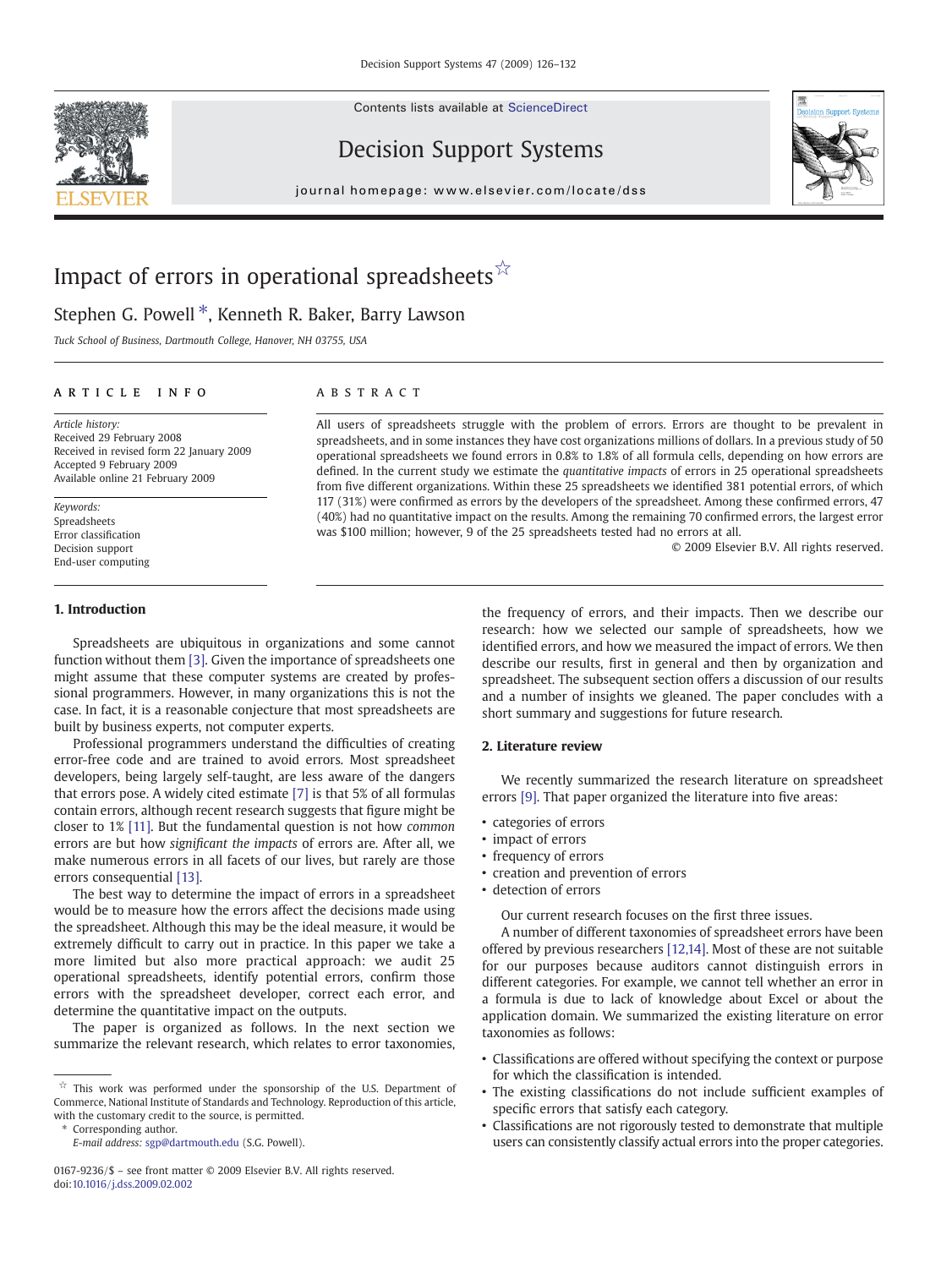• The boundary between quantitative errors and qualitative errors remains vague.

The categories of errors we used in this research are described in the following section.

A number of studies have attempted to measure the frequency of errors in spreadsheets. Panko [\[7\]](#page-6-0) summarized the results of seven field audits in which operational spreadsheets were examined, typically by an outsider to the organization. His results showed that 94% of spreadsheets have errors and that the average cell error rate (the ratio of cells with errors to all cells with formulas) was 5.2%. However, in our analysis of these studies we concluded that these estimates were unreliable given that the studies were not sufficiently documented or comparable. A better estimate of the cell error rate based on these studies would have been 1.3% of cells, but only 13 spreadsheets would have been be included in this average. Our own efforts to measure the incidence of errors [\[11\]](#page-6-0) concluded that 0.8% to 1.8% of all formulas contained errors, depending on the definition of errors used. (Note that corrected cell and spreadsheet error rates now appear on Panko's website [\[8\]\)](#page-6-0).

Ironically, the least studied aspect of spreadsheet use is the quantitative impact that errors have on the results. What little evidence we have on the impact of errors in audited spreadsheets is largely anecdotal. For example, Hicks (cited in [\[7\]](#page-6-0)) reported that the errors found in the audit of a single large spreadsheet caused the results to be off by 1.2%. Clermont [\[2\]](#page-6-0) found errors in an average of 3.03% of cells in three large spreadsheets but reported that "we did not find any tremendous erroneous result values that might have had severe negative effects on the company." Lukasic (personal communication cited in [\[7\]\)](#page-6-0) found a 16% error in the results of one of two spreadsheets audited. Panko's two interviewees [\[7\]](#page-6-0) suggested that 5% of spreadsheets had "extremely serious" errors.

Caulkins et al. [\[1\]](#page-6-0) interviewed 45 managers about spreadsheet usage in their organizations and 57% agreed with the statement "Spreadsheet errors are a significant threat to decisions." This suggests that many managers are concerned about the effects of errors, although it does not help us estimate the risks quantitatively.

Another source of information on the impact of errors is the set of stories that have appeared in the press documenting losses due to mistakes involving spreadsheets. The European Spreadsheet Risks Interest Group (EUSPRIG) maintains a web page ([http://www.](http://www.eusprig.org/stories.htm) [eusprig.org/stories.htm\)](http://www.eusprig.org/stories.htm) that documents dozens of these cases. Many of these incidents involve errors in formulas, but others involve errors in the use of spreadsheets, such as in sorting, or even errors in interpreting results. These types of errors, while potentially serious, are beyond the scope of the current research.

We can summarize the literature on the impacts of errors in spreadsheets as follows:

- No systematic studies have been reported that measure the quantitative impacts of errors in spreadsheets.
- Studies of the frequency of errors suggests around 1% of formulas are erroneous.
- Errors can be classified in many ways and no one classification has become accepted.

#### 3. Research design

Our interest in this study was on the impact of errors in completed, operational spreadsheets, not errors made in a laboratory setting or errors made during the development of a spreadsheet. In a previous study [\[11\]](#page-6-0) we detected errors in fifty spreadsheets using a formal auditing procedure, and we used an approach that did not require access to the developers. This approach allowed us to audit a large number of spreadsheets, but it also meant that we could not check our understanding of a model with the developer. In the current study, we worked with 25 spreadsheet developers within five different organizations. The developers each completed a survey (see [Appen](#page-5-0)[dix\)](#page-5-0) describing their spreadsheet's purpose and design, as well as any unusual or special formulas or assumptions. Two researchers then independently audited each spreadsheet and pooled their results. Finally, we debriefed the developer on each issue our audit raised, and categorized each issue as (1) an error, (2) a poor practice, or (3) not an error. Confirmed errors were then corrected, and the change in the output cell was recorded as the quantitative measure of the impact of the error.

#### 3.1. Sample spreadsheets

We first identified five organizations that were willing to provide volunteers and to have their spreadsheets audited. This included two consulting companies, a large financial services firm, a manufacturing company, and an educational institution. These organizations identified five volunteers, each of whom provided one spreadsheet for auditing. We provided the following specifications to the volunteers for help in choosing a spreadsheet to audit:

- contains 3–10 worksheets
- contains 250–10,000 formulas
- occupies 200–1000 kb of memory
- has been in use for no more than a year
- contains no complex Visual Basic code
- is well understood by the developer
- has no broken external links

Not all the files we audited conform to these specifications. In fact, the average number of worksheets in our sample was 15.2 (the range was from 2 to 135 sheets) and the average size in kilobytes was 1463 (the range was 45 to 7450 kb). Many of the spreadsheets in our sample were larger on one or more of the dimensions than specified above.

While our sample of spreadsheets is not strictly random, it is certainly representative of the general population of spreadsheets (with the caveats cited above). The sample includes spreadsheets from different types of organizations, spreadsheets created by developers with different degrees of expertise, and spreadsheets that span a broad range from small and simple to large and complex. As our results show, the quality of these spreadsheets ranges from very high to very low.

#### 3.2. Error taxonomy

One of the challenges of spreadsheet error research is how to categorize errors. As we pointed out earlier, many different error classifications have been offered. Most of these suffer from the same flaw: errors that arise from different causes cannot be distinguished by an auditor. For example, when we encounter an error in a formula we can rarely determine whether the error was due to sloppy typing, lack of domain knowledge, lack of Excel knowledge, a change made by a subsequent user, or an unknown cause. We can, however, easily detect some formulas that give the wrong result. We can also identify many practices that are likely to cause errors as the spreadsheet is used or that will simply make it harder than necessary to use the spreadsheet productively.

After considerable testing we settled on the following six error types that our experience with auditing suggested were well-defined in theory and could be identified with high reliability in practice (more information on this error taxonomy is available in [\[10\]\)](#page-6-0):

- logic error a formula is used incorrectly, leading to an incorrect result
- reference error a formula contains one or more incorrect references to other cells
- hard-coding numbers in a formula one or more numbers appear in formulas and the practice is sufficiently dangerous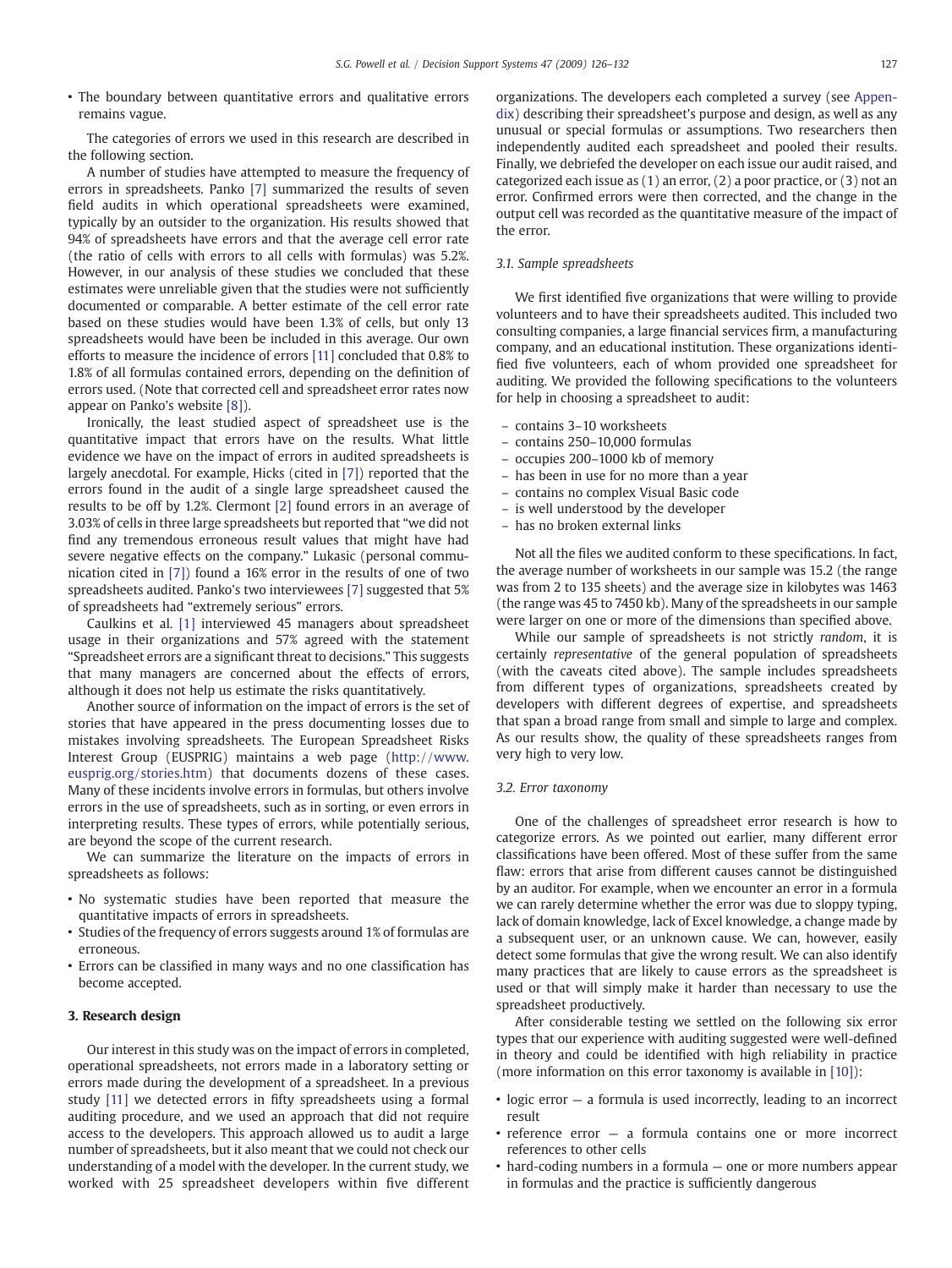- copy/paste error a formula is wrong due to inaccurate use of copy/paste
- data input error an incorrect data input is used
- omission error a formula is wrong because one or more of its input cells is blank.

We should point out that hard coding was identified in our previous study as the most common poor practice. In the present study we ignored hard coding in most instances, on the grounds that it was unlikely to represent an outright quantitative error. However, there were a few instances in which contradictory inputs were hardcoded, and we did cite those as potential errors.

#### 3.3. Auditing protocol

The auditing protocol we developed for our previous study is a highly-detailed document that specifies the steps to take in auditing a spreadsheet for size, complexity, several types of qualitative features, and errors. (More information on the protocol is available in [\[10\].](#page-6-0) A complete description of the protocol itself is available at [http://mba.](http://mba.tuck.dartmouth.edu/spreadsheet/index.html) [tuck.dartmouth.edu/spreadsheet/index.html](http://mba.tuck.dartmouth.edu/spreadsheet/index.html).)

This protocol evolved over several months of testing. During this time we trained auditors and tested the protocol ourselves and through our assistants on dozens of operational spreadsheets. Our current study used a very similar approach but focused less on gathering data about the spreadsheets and more on finding potential errors. The typical approach was to review the survey provided by the developer, especially the portion describing the various worksheets and their interrelationships. The next step was to run the auditing software Spreadsheet Professional [\(http://www.spreadsheetinnova](http://www.spreadsheetinnovations.com)[tions.com\)](http://www.spreadsheetinnovations.com), which provides summary maps for each sheet and reports on the location of potential errors. We then examined each sheet in turn, first looking at the map for suspicious cells or ranges and scanning the reports on potential errors. Then we inspected the sheet itself, first determining the location of data and formulas and subsequently auditing every unique formula and most copied formulas.

In this study we recorded data only on cells that were potentially erroneous. For each problematic cell or range we recorded the following information:

- location: cell address or range
- type of error
- how it was discovered (whether by map analysis, error tests, code inspection, or sensitivity testing)
- description of the possible error

After we had discussed the potential error with the developer, we then recorded how the issue was resolved (Error, Poor Practice, No Error). For Errors, we also recorded the cell used to measure the impact and the absolute and percentage changes in that cell when the error was corrected.

#### 3.4. Measuring impacts

Determining the quantitative impact of an error in a spreadsheet is not as straightforward as it might appear. First, some errors occupy a single cell while others occupy many cells. Do we consider each cell as a separate error and measure the impact of correcting it alone, or do we correct all the cells with a similar error and measure the overall impact? Second, some error cells influence many other cells while others impact no other cells. When a cell impacts many other cells it is not always obvious which of the impacted cells to use to measure the effect. Third, it is not always clear how to correct an error. For example, if erroneous inputs were used do we replace them with average inputs or extreme inputs? Finally, it is necessary to decide whether to measure errors in absolute or relative terms, and whether to combine

all the errors in a given workbook into one overall error or to treat them separately.

In this study we chose to measure the effect of each error separately and then to report the maximum error in a workbook. In most cases we corrected all the cells with a given type of error, treating this as one error with a single (overall) impact. When such an error impacted only the erroneous cells themselves, we computed the maximum change from the base case and took that as our error estimate. When such an error impacted a single dependent cell, we measured the impact of correcting all the error cells on that one cell. When an error cell had many dependent cells, we identified the most important dependent cell and measured the impact of correcting the error on that cell. Obviously, the magnitude of the error impacts we identified are somewhat dependent on the measurement system used, although we believe our choices are justifiable and our results fairly reflect the quantitative accuracy of the workbooks tested.

#### 4. Results

Table 1 summarizes our results. In column 1 we have used a twodigit code to label each spreadsheet. For example, spreadsheet 3.4 is the fourth spreadsheet from organization 3. The table gives the following information for each spreadsheet:

- number of issues raised in our audits
- number of errors confirmed in interviews
- number of errors with non-zero quantitative impact
- maximum percentage impact
- maximum absolute impact

Within this sample of 25 spreadsheets we identified a total of 381 issues. After we discussed these issues with the developers we found that nine spreadsheets had no errors; among the remaining 16 spreadsheets we found a total of 117 errors. Of these 117 errors, 47 had zero quantitative impact, leaving 70 errors with non-zero impact.

Many different kinds of issues turned out not to be errors after we discussed them with the spreadsheet developers. For example, if we found one odd formula in a column of identical formulas we flagged it as an issue. Typically the developers would then tell us that this case

#### Table 1

Errors and impacts in 25 spreadsheets.

| Organization-<br>workbook | Size<br>(kb) | #Issues        | #Errors        | Errors with<br>no impact | Maximum<br>percentage<br>impact | Maximum<br>absolute<br>impact |
|---------------------------|--------------|----------------|----------------|--------------------------|---------------------------------|-------------------------------|
| 1.1                       | 842          | $\overline{7}$ | 3              | 3                        | 0.0%                            | \$0                           |
| 1.2                       | 3291         | 50             | 6              | $\mathbf{1}$             | 28.8%                           | \$32,105,400                  |
| 1.3                       | 3556         | 18             | 7              | $\overline{4}$           | 137.5%                          | \$110,543,305                 |
| 1.4                       | 1376         | $\overline{4}$ | $\mathbf{1}$   | $\mathbf{1}$             | 0.0%                            | \$0                           |
| 1.5                       | 1678         | $\Omega$       | $\Omega$       | $\Omega$                 | <b>NA</b>                       | <b>NA</b>                     |
| 2.1                       | 3180         | 19             | 6              | $\mathbf{1}$             | 3.6%                            | \$13,909,000                  |
| 2.2                       | 520          | 27             | 11             | $\overline{4}$           | 16.0%                           | \$74,000,000                  |
| 2.3                       | 394          | 6              | $\overline{0}$ | $\Omega$                 | <b>NA</b>                       | <b>NA</b>                     |
| 2.4                       | 156          | 30             | $\overline{4}$ | $\mathbf{1}$             | 416.5%                          | \$10,650,000                  |
| 2.5                       | 1734         | 40             | $\overline{2}$ | $\Omega$                 | <b>NA</b>                       | \$0                           |
| 3.1                       | 389          | 19             | $\overline{c}$ | $\overline{0}$           | 5.3%                            | \$238,720                     |
| 3.2                       | 177          | $\mathbf{1}$   | $\mathbf{1}$   | $\mathbf{1}$             | 0.0%                            | \$0                           |
| 3.3                       | 47           | 11             | $\overline{2}$ | $\overline{0}$           | 15.6%                           | \$4,930,000                   |
| 3.4                       | 990          | 6              | $\mathbf{1}$   | $\mathbf{1}$             | 0.0%                            | \$0                           |
| 3.5                       | 286          | 23             | $\mathbf{1}$   | $\overline{1}$           | 0.0%                            | \$0                           |
| 4.1                       | 606          | 27             | 22             | 10                       | 116.7%                          | \$13,355,445                  |
| 4.2                       | 576          | 8              | $\overline{4}$ | $\overline{2}$           | 141.8%                          | \$272,000                     |
| 4.3                       | 1571         | $\Omega$       | $\Omega$       | $\Omega$                 | <b>NA</b>                       | <b>NA</b>                     |
| 4.4                       | 2116         | $\mathbf{1}$   | $\Omega$       | $\Omega$                 | <b>NA</b>                       | <b>NA</b>                     |
| 4.5                       | 1932         | 79             | 44             | 17                       | 39.1%                           | \$216,806                     |
| 5.1                       | 7450         | $\overline{2}$ | $\overline{0}$ | $\Omega$                 | <b>NA</b>                       | <b>NA</b>                     |
| 5.2                       | 415          | $\overline{2}$ | $\Omega$       | $\Omega$                 | <b>NA</b>                       | <b>NA</b>                     |
| 5.3                       | 1900         | $\overline{0}$ | $\Omega$       | $\Omega$                 | <b>NA</b>                       | <b>NA</b>                     |
| 5.4                       | 309          | $\overline{0}$ | $\Omega$       | $\Omega$                 | <b>NA</b>                       | <b>NA</b>                     |
| 5.5                       | 427          | $\overline{1}$ | $\Omega$       | $\Omega$                 | <b>NA</b>                       | <b>NA</b>                     |
| <b>Totals</b>             |              | 381            | 117            | 47                       |                                 |                               |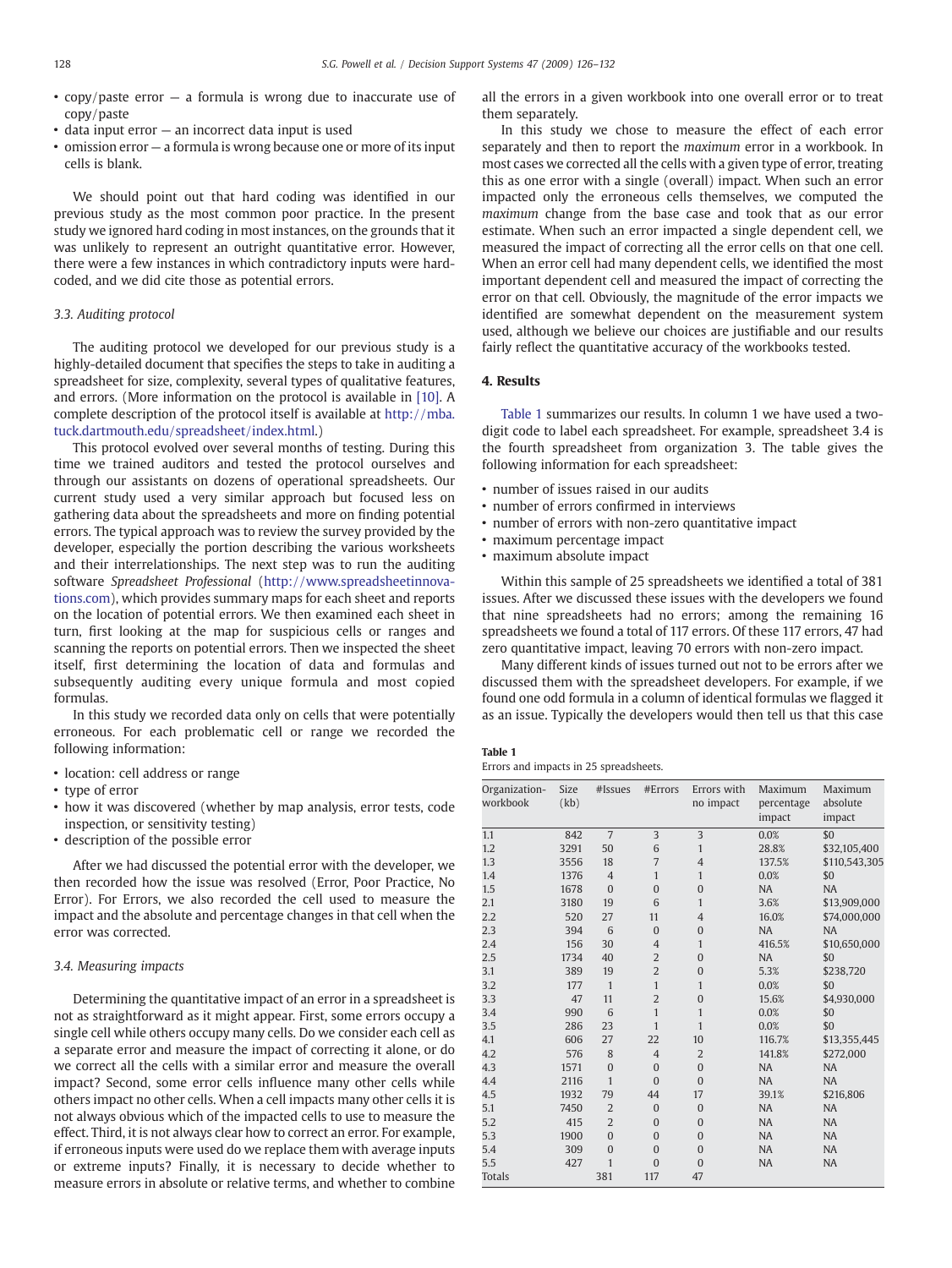

Fig. 1. Absolute impact of errors.

was calculated differently from all the rest and that it was correct, although there was no such indication in the spreadsheet itself. Most of these cases, in fact, involved inconsistent formulas in a column or row.

Errors with zero quantitative impact also arose in a variety of ways. Sometimes a formula referred to the wrong cell for an input, but the numerical value in that cell was the same as in the correct input cell. We categorized this case as an error, but one with zero impact. We recognize that this is a dangerous practice, which could lead to a nonzero error during the use of the spreadsheet. However, for the purposes of this study we categorized it as an error with zero impact.

As we pointed out above, there are two ways to measure the impact of errors: absolute and relative. Absolute impacts are important because they tell us how large errors are in the units of the spreadsheet. However, they cannot be compared easily across workbooks, since a million dollar error may be trivial in one spreadsheet and catastrophic in another. Relative (or percentage) errors more accurately reflect the significance of an error, but they have their shortcomings as well. One problem with relative errors is that percentage changes cannot be determined when the initial value is zero; another is that percentage changes in percentages are not generally as meaningful as percentage changes in dollar amounts. Accordingly, we present our results here in both absolute and relative terms.

Fig. 1 shows the distribution of absolute error impacts. The most salient point to draw from this figure is that 47 of the errors we found had zero impact on the spreadsheet. This often came about when a formula had an erroneous reference, but both the erroneous and the correct input cells had the same value. Thus when the error was fixed the results did not change.

Returning to Fig. 1, we see that 12 of the errors involved percentages; among these the average absolute change was 22%. Twenty-four of the remaining 58 errors involved absolute errors less than \$10,000. However, some errors were huge: the largest single absolute error we found was over \$100 million!

Fig. 2 shows the distribution of percentage error impacts. (The N/A category includes four errors in cells with an initial value of zero, for which a percentage change is not defined.) Of course, 47 of the 117 errors had zero relative impact. Fifty of the 66 remaining errors were less than 10% of the initial value. As with absolute errors, there are some very large errors: four, in fact, were over 100%.

Our evidence suggests that spreadsheet practice is very different among the five organizations we studied. [Fig. 3](#page-4-0) shows the distribution of issues, confirmed errors, and errors with non-zero impact in the five organizations we studied. In the five spreadsheets from Organization 5 we could identify only five issues to discuss with the developers and no errors were identified among those five issues. Organization 5 is a small consulting company with highly educated employees and a



Fig. 2. Relative impact of errors.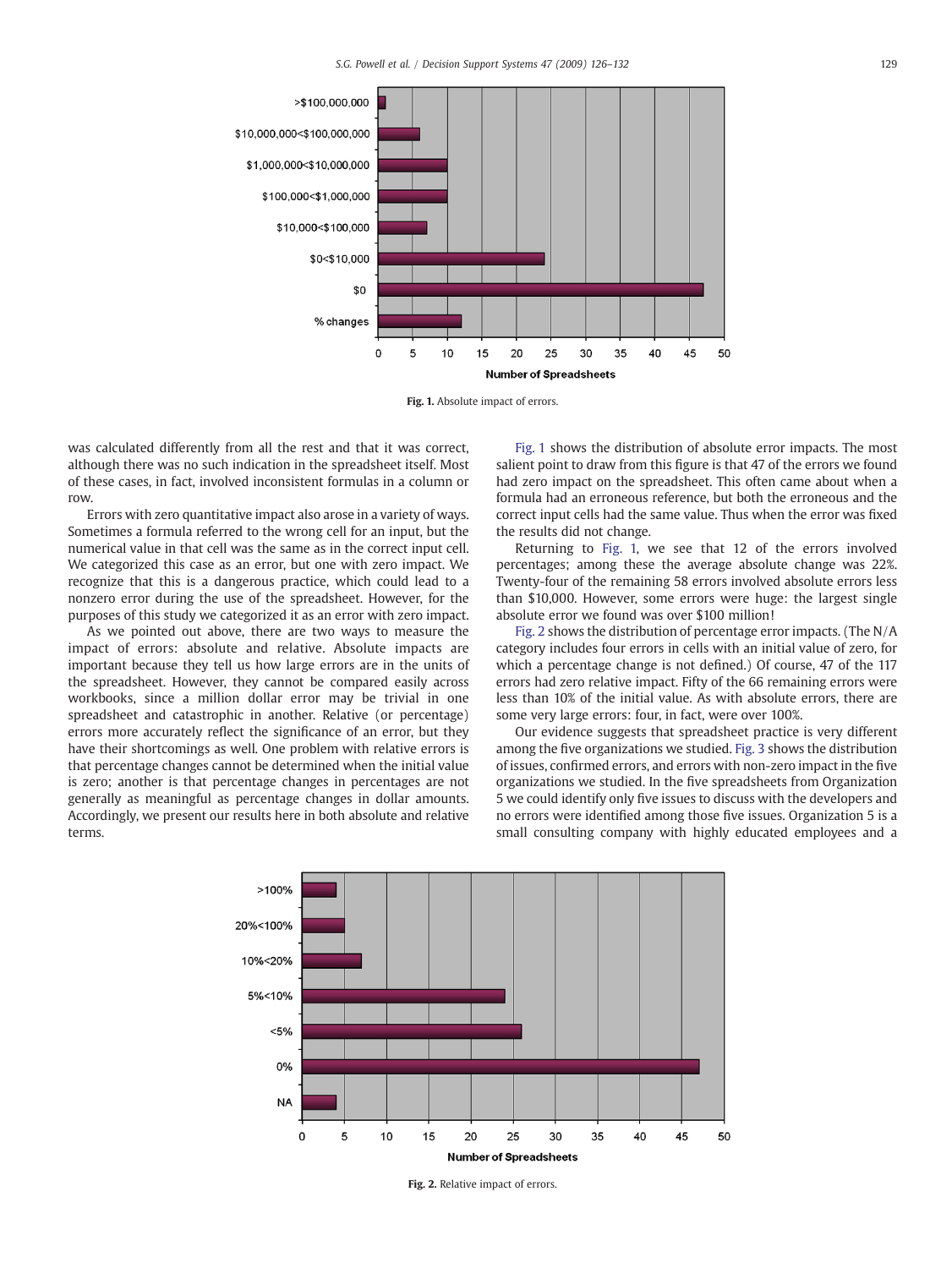<span id="page-4-0"></span>

Fig. 3. Issues, errors, and errors with impact by organization.

culture that demands excellence. The spreadsheets we audited from this firm were works of art: thoughtfully designed, well documented, easy to understand, and error free.

Organization 4 had two spreadsheets with no errors and two with 22 and 44 errors, respectively. The quality of the spreadsheet practice in this organization clearly depends on just where one looks. In this case we found both the best of practice and the worst of practice in offices just a few miles apart.

In Organization 3, which is another consulting company, all the spreadsheets we audited had errors but in three cases no error had a measurable impact on the results. Even in the remaining two spreadsheets the errors were few in number and fairly small in terms of impact.

Organizations 1 and 2 are both very large. One is a financial firm and the other is a manufacturing firm. Some of the spreadsheets we audited from these companies were astonishingly large and complex. Perhaps for this reason, only two of the ten we audited were error-free (although four had no errors with impact). The quality of spreadsheet practice in both of these companies was inconsistent, with inadequate attention paid to spreadsheet design, simplicity, ease of use, documentation, and consistency.

We can summarize our findings as follows:

- Some organizations have spreadsheets that are essentially error-free.
- Within a single organization, spreadsheet practice can range from excellent to poor.
- Some organizations use spreadsheets that are rife with errors and some of these errors are of substantial magnitude.
- Many errors have zero impact, or impact unimportant calculations. • There is little apparent correlation between the importance of the
- application or the risk involved and the quality of the spreadsheet. • Few spreadsheets contain errors that, in the eyes of their developers,
- would destroy their usefulness.

#### 5. Discussion

Many writers have observed that the spreadsheet, for all its attractiveness to end-users, is in some ways a dangerous programming platform. Not only are the logic of the model and the numbers commingled, but the physical layout permits unstructured design. It is not surprising that amateur programmers, who lack structured design methods, make errors when using such free-form software [\[4,6\].](#page-6-0)

Our research has shown that errors come in more varieties than perhaps even the most extensive taxonomy can encompass. Because the spreadsheet platform is so unstructured, and because end-users generally follow unique designs, errors and poor practices can arise in thousands of different guises. Error researchers must inevitably use their judgment in deciding what is an error and what is not. Thus we should be skeptical of claims about the frequency and impact of errors based on rough averages and casual research.

Another general observation that our research supports is that spreadsheet auditing is more difficult and limited than might have been anticipated. We knew in advance that we would not be able to identify errors in problem formulation or in the use of the model by auditing the spreadsheet itself, although these types of errors may be the most consequential. But even within the narrower domain of our audits we encountered limitations. First, the data used in most spreadsheets is undocumented and there is no practical way to check it. Even the original developer would have difficulty checking the data. Second, many spreadsheets are so chaotically designed that auditing (especially of a few formulas) is extremely difficult or impossible. Finally, we have found that many spreadsheets do not have just a few key outputs but are used to calculate hundreds or thousands of results. This makes it difficult to measure the impact of a particular error unambiguously.

One important generalization our work supports is that many errors are benign: they either have no impact on the results, the quantitative impact is very small, or the effect is on a vestigial portion of the spreadsheet that is no longer of interest. One can conjecture that this is the result of a sensible attitude toward errors on the part of spreadsheet developers. Perhaps developers look out for errors that impact the key outputs, and are generally good at correcting them. However, they pay less attention to inconsequential errors and therefore more of these survive to be observed. And, as we know from our interviews, many developers do not clean up their spreadsheets before they move on to other tasks.

One factor that might explain the substantial differences within and among companies in the quality of their spreadsheets is the degree of risk involved. We might hypothesize that companies devote their best resources to high-risk spreadsheets, and fewer resources to low-risk ones, although in our study we did not observe this. (There is some evidence in a user survey we conducted that would support this conjecture [\[5\].](#page-6-0)) We did not measure this feature of the spreadsheets we audited (which would certainly be difficult to do), but our impression is that if such a correlation exists at all it is weak. For example, one of the best designed spreadsheets we audited was used to help with daily staffing of nurses and doctors in a medical practice. The spreadsheet was elegantly engineered, error-free, and easy to use.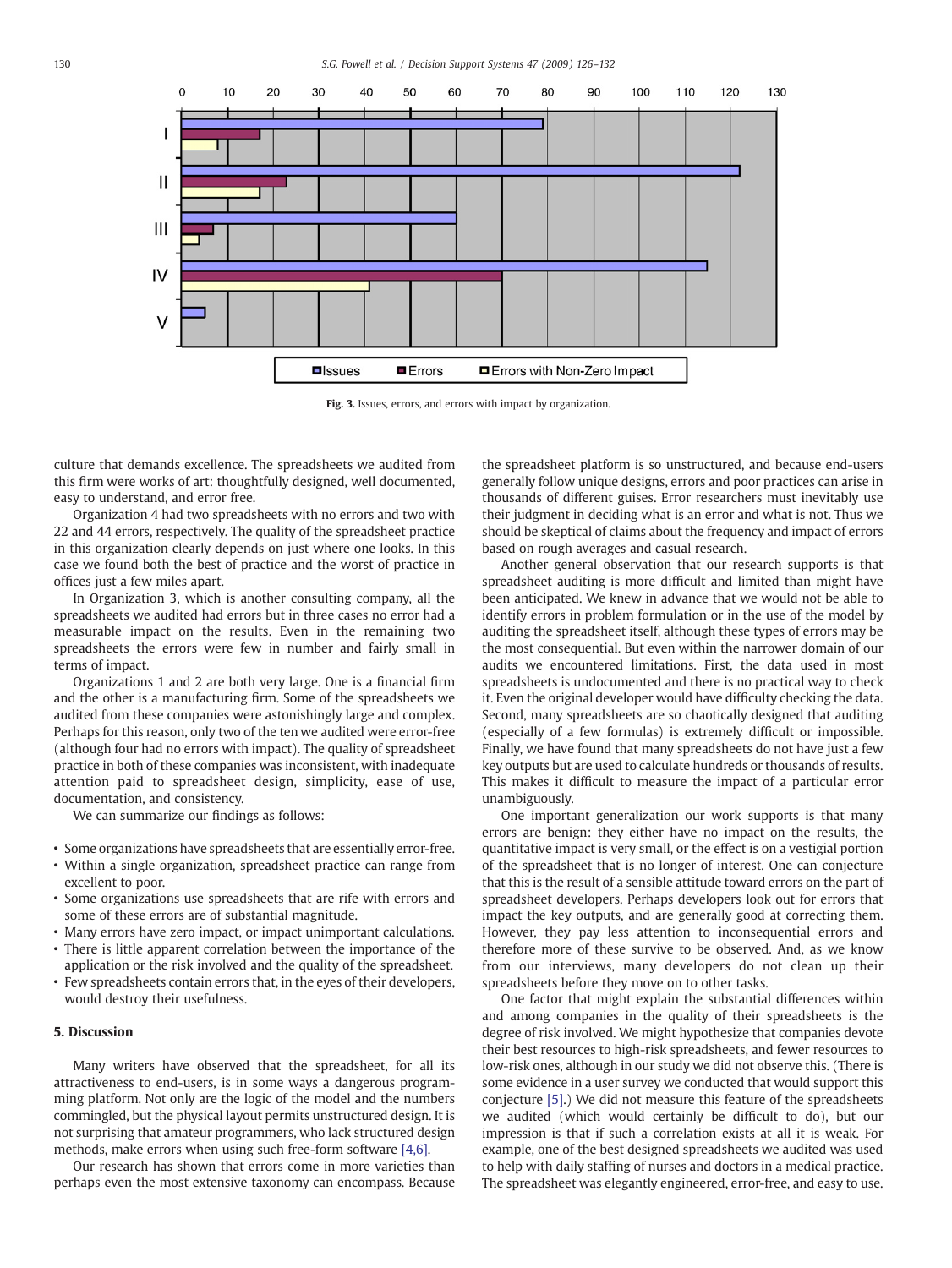<span id="page-5-0"></span>But little was at risk: an error in this spreadsheet at worst would assign the same person to adjacent shifts or to too many consecutive days. Errors of this type would almost certainly be caught, and their impact would be negligible. Nevertheless, the spreadsheet was nearly perfect. By contrast, we also audited spreadsheets in use at a major financial firm for calculating tax liabilities (measured in the billions) to various state and national entities. These spreadsheets were astonishingly complex, difficult to understand, difficult to work with, and error-prone. So factors other than risk appear to explain spreadsheet quality.

Another observation that helps to understand our results is that many of the developers we worked with were not especially surprised or devastated when we pointed out potential errors. Sometimes the reaction was that they knew the formula "wasn't quite right," but they saw that it gave the right answer and thus was acceptable. Sometimes the reaction was that the result was "close enough," or that the result in question was no longer used, or not important. So developers seem to have a sense of what level of accuracy is appropriate for a given spreadsheet. (It is another question entirely as to whether their perceptions are correct, and whether the spreadsheets are actually as accurate as they need to be.)

An experienced auditor can rather quickly detect a spreadsheet that is likely to have errors. The major symptoms we observed of poor spreadsheet practice are the following:

- chaotic design
- embedded numbers
- special cases
- non-repeating structures
- complex formulas

Chaotic design refers to a poorly structured physical layout of the formulas and data. Numbers embedded in formulas, while not necessarily direct causes of errors, are strongly correlated with the presence of other problems. Special cases refers to designs in which similar results are calculated in slightly different ways, which requires great care in building and checking formulas. Non-repeating structures includes designs in which the formulas in a row or column change structure repeatedly, precluding the use of copying and pasting. In the hands of experts, complex formulas can be used to great effect. But in the hands of novices the same formulas can be error-prone.

Why is spreadsheet practice sometimes so poor? We cannot know for sure, but we did gather some anecdotal evidence during our interviews. When asked what kept them from building better spreadsheets, our developers typically cited one or more of the following reasons:

- time pressure
- unstructured design
- changing specifications
- lack of testing
- lack of relevant knowledge and skills

Time pressure was the most often cited reason for poor spreadsheet practice. Many spreadsheets are built under great time pressure, which precludes use of some of the most effective methods for avoiding errors. Managers of spreadsheet developers should be aware of the effects of putting their employees under excessive time pressure. Another commonly cited factor was unstructured design: either the spreadsheet design was inherited from a poorly designed predecessor spreadsheet, or it grew organically during the project without ever consciously being designed. Another complaint was changing requirements: if the designer had only known from the start what the spreadsheet was going to be used for, he or she could have designed it more appropriately. We also observed that very few of our developers used any formal approach to testing their spreadsheets; in fact, most of them did no testing at all. Finally, in some cases we could

observe directly that the cause of an error was lack of relevant knowledge, either of the problem domain or of spreadsheet tools. However, it was remarkable how rare this cause appeared to be. Most developers could see quickly that a particular formula was an error, once we pointed it out to them. Only very rarely did we have to explain to them why it was an error, or how to fix it.

Finally, we offer a comment on the importance of good spreadsheet design both to auditing, and to good spreadsheet usage in general. Our work makes us extremely conscious that a welldesigned spreadsheet is simple, consistent, and general. Simplicity means a logical use of worksheets and a logical and intuitive layout of each individual sheet. Simplicity makes building and auditing easier. Consistency means, for example, that a single formula can be copied down an entire row or across an entire column. Such a formula can easily be checked. Rows or columns in which the formulas change structure constantly often hide errors. Generality means that the spreadsheet is built to handle all of the likely combinations of inputs that users will want to use. The opposite is a workbook in which individual cases are calculated separately, which makes it difficult to keep inputs consistent across cases.

#### 6. Summary and future research

We audited 25 operational spreadsheets from five different organizations. We identified 381 potential errors, of which 117 were confirmed as errors by the spreadsheet developer and 70 had a nonzero impact on the output. Among these remaining errors, seven exceeded \$10 million.

Our research suggests, but does not prove, a number of generalizations about the quality of spreadsheets in organizations. First, it appears that some organizations build spreadsheets that are essentially error-free. In others, however, spreadsheet practice can range from excellent to poor. Clearly, some organizations use spreadsheets that are rife with errors and some of these errors are of substantial magnitude. On the other hand, many errors have zero impact, or impact unimportant calculations. There appears to be little correlation between the importance of the application or the risk involved and the quality of the spreadsheet. Finally, few spreadsheets contain errors that, in the eyes of their developers, would destroy their usefulness.

This research can be extended in several directions. Additional studies like this one that cut across several organizations would help to highlight differences in practice. Of particular interest would be studies that attempted to correlate individual or corporate practices around spreadsheets with the quality of the results. For example, do organizations that train their spreadsheet developers in auditing have fewer and less consequential errors? Studies that go into more depth in a single organization would also be helpful. Studies of the overall decision process, of which spreadsheets are a part, would be especially powerful in revealing how spreadsheets, and particularly spreadsheet errors, influence decision quality.

#### Appendix. Spreadsheet Audit Information Form

The purpose of this survey is to record essential information on a workbook to be audited as part of the Tuck Spreadsheet Engineering Research Project auditing research.

- 1. Please describe the developer of the spreadsheet.
	- a. name
	- b. company name
	- c. email address
	- d. physical address
- 2. Please describe the spreadsheet.
	- a. filename
	- b. number of worksheets
	- c. number of kb